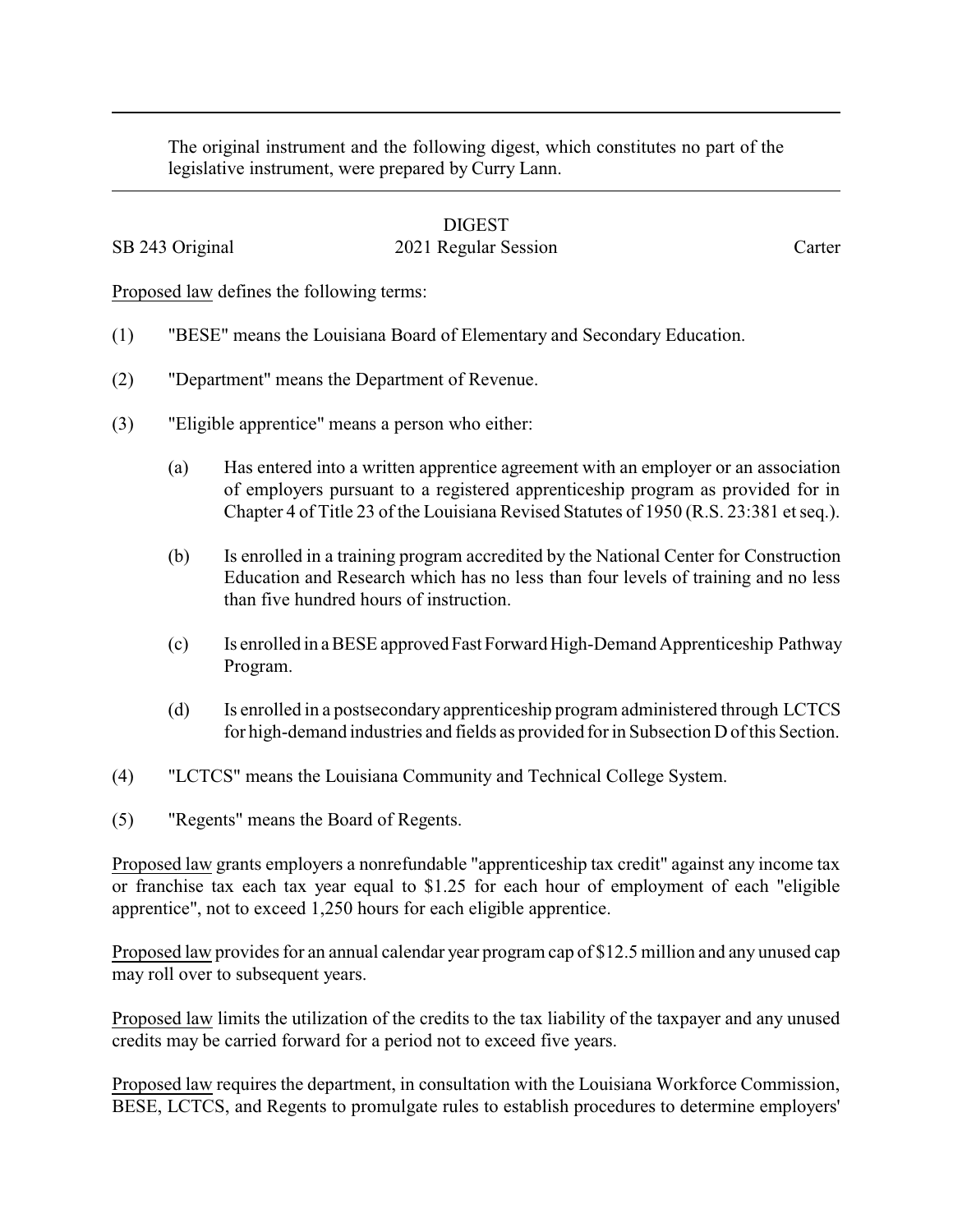eligibility for the credit.

Proposed law requires the Louisiana Workforce Commission, BESE, and LCTCS to provide an annual list of businesses that participate in the apprenticeship programs.

Proposed law requires the Board of Regents to establish an advisory council to identify apprenticeship programs for high-demand industries and fields to be administered through the LCTCS known as "postsecondary apprenticeship programs".

Proposed law requires the advisory council to be comprised of the following members or their designees:

- (1) The president of the Louisiana Community and Technical College System.
- (2) The commissioner of higher education.
- (3) The state superintendent of education.
- (4) The secretary of the Louisiana Dept. of Economic Development.
- (5) The executive director of the La. Workforce Commission.
- (6) The chairman of the La. Workforce Investment Council.
- (7) The secretary of the Dept. of Revenue.

Proposed law requires the advisory council to review the workforce priorities of the state and each of its workforce regions and designate postsecondary apprenticeship programs to be administered by the LCTCS by Sept. 30, 2021, and at least once every three years thereafter.

Proposed law requires the selection process for postsecondary apprenticeship programs by the advisory council to include:

- (1) The identification of not more than five industry sectors that are predominated by high-demand, high-wage jobs that are aligned to workforce priorities of the state and each of its workforce regions and identify high-demand, high-wage jobs in each of the sectors.
- (2) A review of the postsecondary education requirements of each job identified.
- (3) A review of the public postsecondary education programs, at the associate degree level or below, that offer credentials and degrees that are aligned to the identified jobs in each industry sector.
- (4) Identification of industry sectors, high-demand, high-wage jobs, and the designation of postsecondary apprenticeship programs shall, at a minimum, be based upon all of the